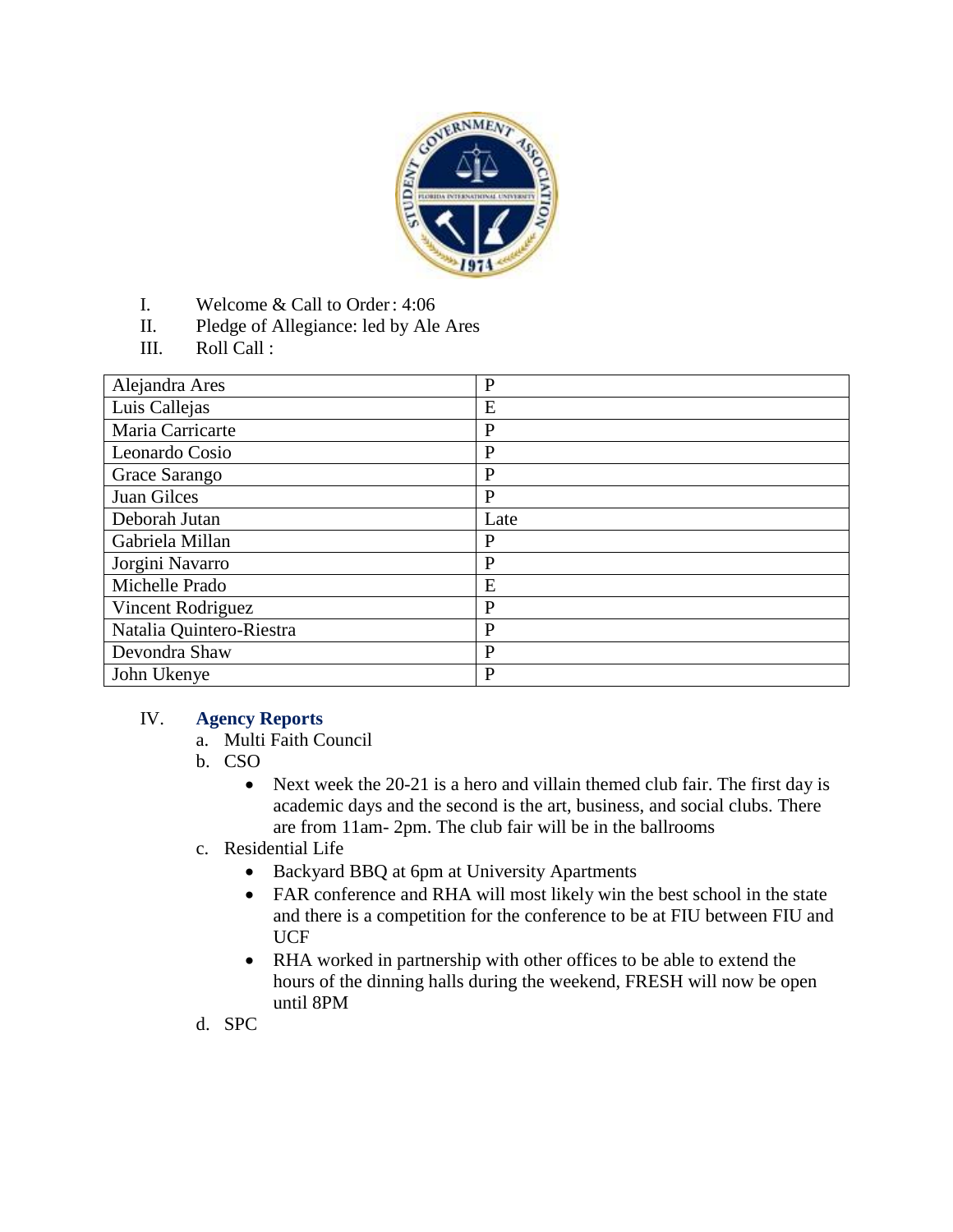

- e. Homecoming
	- Applications for E- Board close this Friday
- f. BSU
	- The first general body meeting is the  $27<sup>th</sup>$  working on the events for black history month
	- The month will be filled with events that is to be announced

#### V. **Cabinet Reports**

## a. **Deputy Chief of Staff (Leo Cosio & Ale Ares)**

- **Ale**
- o Met with Alexis to work on an initiative based on another university's program where they train other students to deal with mental health illnesses and to be able to implement the ideas on this campus
- $\circ$  The walk is pushed back from April 2<sup>nd</sup> due to the elections dates
- **Leo**
	- o Contacted Rorey Cowan whom Shannon told me is a good person to talk to about Wi-Fi information like: areas that affect the most amount of students on campus and the company we use at FIU for those services. The meeting is on Friday to move forward with updating the wifi on campus especially for the on campus students. Working with RHA and housing senators to improve the Wi- Fi for housing students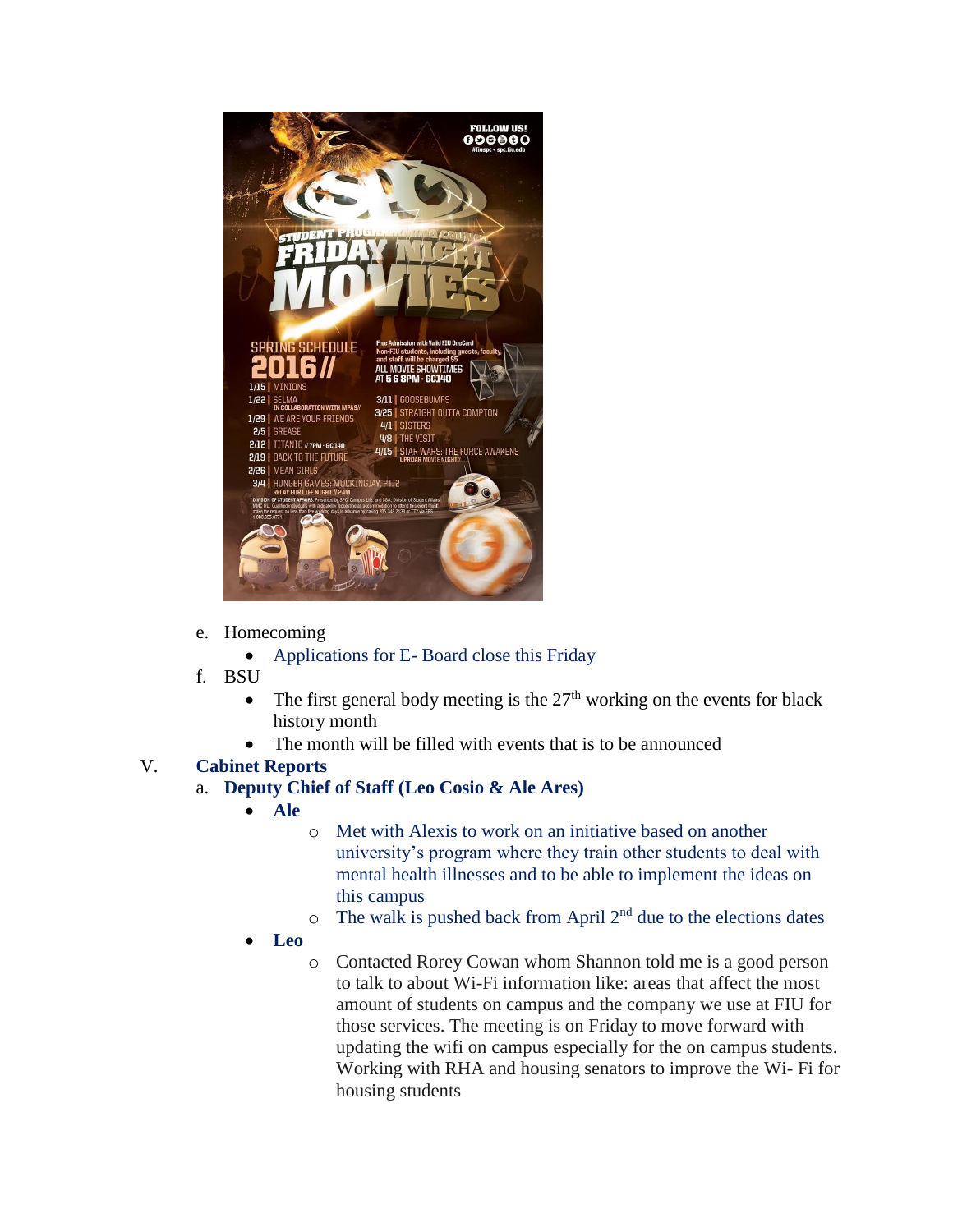- o 24/5 GL: I've set up a meeting with Rashaad Perry-Paterson from BSU to sit with him and the rest of those BSU members interested in this initiative to analyze the data gathered from the 24/5 experimental period during Finals Week in Fall.
	- o BSU has met with President Rosenberg to discuss this issue already and it is considered to be a high priority given that FIU is the only large university in FL without a 24 hour library

# b. **Marketing Coordinators (Maria Carricarte)**

- A quick review of our Fall Semester, with statistics that just arrived.
- Instagram:
	- 2,000 Follower Increase
	- Average Post Likes: From 40 to 150 likes per post
- Facebook:
	- From 2,700 likes to 2,930 Organic Likes
	- We get our new likes from people sharing our posts, with their friends seeing the posts and liking the page
- Our FIU community is increasingly more active on Instagram, in comparison to Facebook. This trend goes along with other FIU pages, so we're doing really well  $\odot$
- Goals for this semester
- Instagram: Increase by 50 followers every week (done by being active, interacting with FIU community)
- Facebook: Increase by 10 likes every week
	- I will need your help with this, by all of you actively sharing posts.
- Feature more of you all, and our student body! Our most successful posts have featured students, so be prepared for pictures!
- Instagram Contest: January  $25<sup>th</sup> 29<sup>th</sup>$ , with prize bundles for the winners.
- Hook for more followers: everyday will have a different theme, and they will have to tag 3 of their friends in their posts in order to participate.
- Will be creating the themes of all the days for the contest after cabinet, please text me or let me know then if you have any ideas!
- c. **Student Experience Coordinator (Natalia Quintero-Riestra)** • No Report
- d. **Student Development Coordinator (Michelle Prado)**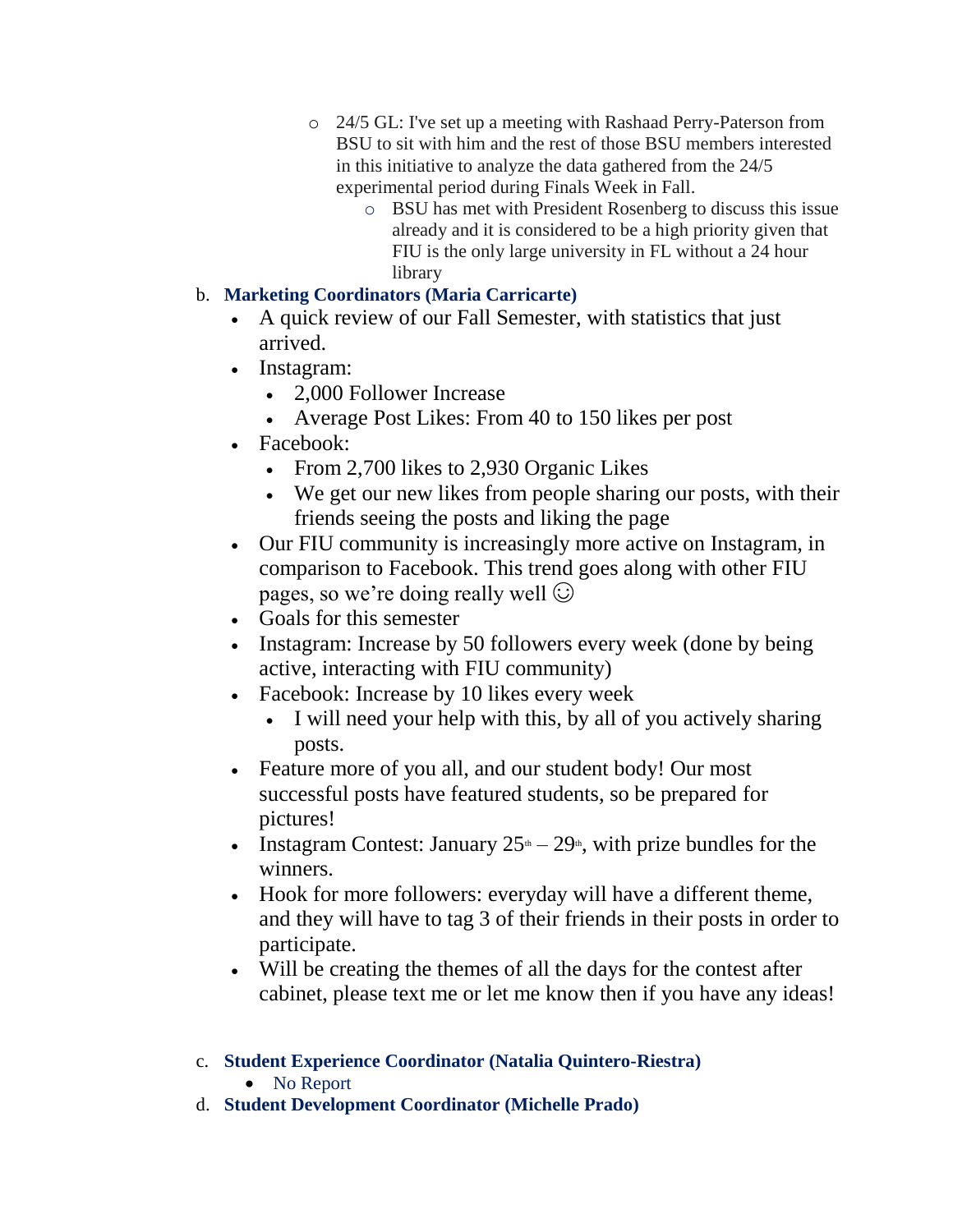- Today there was a meeting for the student leadership summit, it will be submitted February  $1<sup>st</sup>$  absolutely completed for the February  $6<sup>th</sup>$  summit
- Will be presenting to the mid level leaders specifically those who are involved in DM, Relay, etc.

## e. **Panther Rage Coordinator (Deborah Jutan)**

- Coordinating with Megan from Athletics to have Pep Rally either March 3 rd
	- o Giveaways were sent to Gaby
- Working with Business Senator to have Rosenberg's Rowdies for hopefully the rest of basketball season as well as the baseball season
	- o Groups of guys who are Rosenberg Rowdies were found through the senator and Athletics will be providing the attire and the rest of the materials
	- Working with Shannon for our Panther Rage props
	- o Polaroid and blow up chair is waiting on it to be ordered.

### a. **Veteran Affairs Coordinator (Vincent Rodriguez)**

- Talked to SVA about family day and working on the venue and other details
- Lorena gonzalez is the point of contact for the SVA and the veteran students, she is the event planner for the SVA
- Some issues to discuss later are the removal of the office for it is too small, and also they are under staffed and they provide more staff to be able to service all of the veteran students appropriately.

## b. **Special Events Coordinator (John Ukenye & Grace Sarango)**

- **John** 
	- $\circ$  BOGO is February 11<sup>th</sup> 7-9pm in the housing quad
		- Two SGA tables (one for SGA and one for Interns)
	- $\circ$  MLK movie night is January 22<sup>nd</sup> at 5pm and they need volunteers to work the event. Selma will be showed and then facilitating a discussion
	- o SGA will be collaborated with BSU for the black history month for one event probably a speaker panel
	- o
- **Grace**
	- o Tabled for WOW to promote the upcoming two events
		- Gave out more information about how to become involved with SGA
	- o The Pass the Plate event is tomorrow.
- c. **Lobbying Coordinator (Vacant)** 
	- Rally in Tally is happening soon
- d. **Governmental Affairs Coordinator (Devondra Shaw)**
	- Take the back the trap meeting with Bronwen about possibly combining the take back the trap and the take back the night event, January  $27<sup>th</sup>$  (the committee meeting)
	- Met with Alexis and got info about Rally in Tally (February 9-11<sup>th</sup>) to take 40 students and if interested in the event contact [dshaw021@fiu.edu](mailto:dshaw021@fiu.edu)